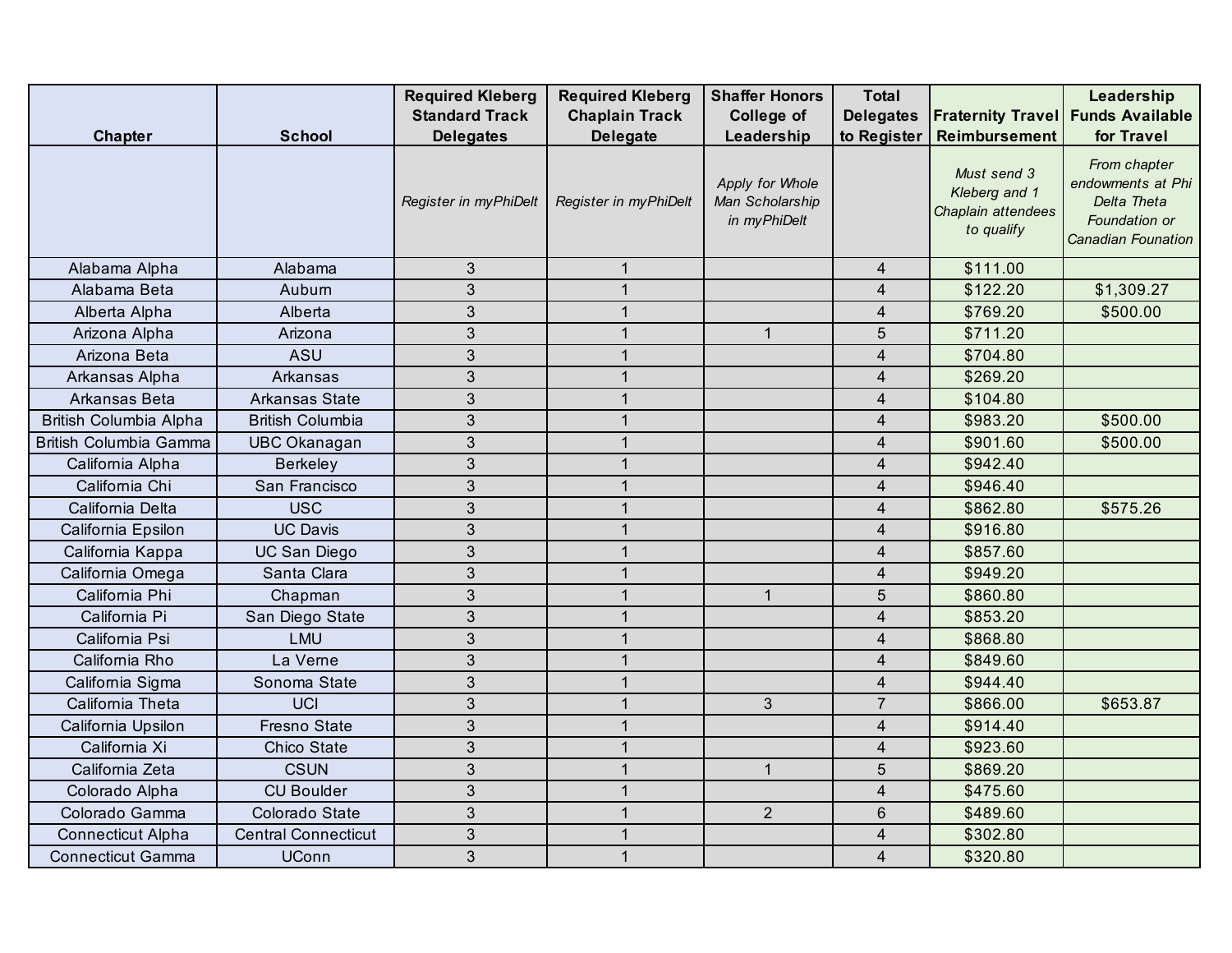| Florida Alpha        | Florida                   | $\mathbf{3}$   | $\mathbf{1}$ |                | $\overline{4}$          | \$331.60 |            |
|----------------------|---------------------------|----------------|--------------|----------------|-------------------------|----------|------------|
| Florida Delta        | <b>UM</b>                 | 3              | 1            |                | 4                       | \$466.80 | \$792.36   |
| Florida Epsilon      | South Florida             | 3              | $\mathbf{1}$ | $\overline{2}$ | $6\phantom{1}$          | \$378.40 |            |
| Florida lota         | <b>UCF</b>                | 3              | $\mathbf{1}$ |                | $\overline{4}$          | \$380.00 |            |
| Florida Kappa        | Florida International     | $\overline{3}$ | $\mathbf{1}$ |                | $\overline{4}$          | \$468.80 |            |
| Florida Mu           | Embry-Riddle              | $\mathfrak{S}$ | $\mathbf{1}$ |                | $\overline{4}$          | \$374.80 |            |
| Florida Nu           | Florida Atlantic          | $\mathfrak{S}$ | $\mathbf{1}$ |                | $\overline{4}$          | \$448.40 |            |
| Florida Omicron      | Nova Southeastern         | $\mathfrak{S}$ | $\mathbf{1}$ |                | $\overline{4}$          | \$459.60 |            |
| Florida Theta        | UT                        | $\overline{3}$ | $\mathbf{1}$ | $\mathbf{1}$   | $\overline{5}$          | \$382.40 | \$461.70   |
| Florida Xi           | <b>Florida Gulf Coast</b> | $\mathfrak{S}$ | $\mathbf{1}$ |                | 4                       | \$435.20 |            |
| Georgia Alpha        | Georgia                   | 3              | $\mathbf{1}$ |                | $\overline{4}$          | \$104.00 |            |
| Georgia Delta        | Georgia Tech              | 3              | $\mathbf{1}$ |                | $\overline{4}$          | \$99.60  |            |
| Georgia Epsilon      | Georgia Southern          | 3              | $\mathbf{1}$ | $\mathbf{1}$   | 5                       | \$262.80 |            |
| Georgia Eta          | <b>West Georgia</b>       | $\mathfrak{S}$ | $\mathbf{1}$ |                | $\overline{4}$          | \$101.80 |            |
| Georgia Gamma        | Mercer                    | $\overline{3}$ | $\mathbf{1}$ |                | $\overline{4}$          | \$116.60 | \$2,842.93 |
| Georgia lota         | North Georgia             | $\overline{3}$ | $\mathbf{1}$ |                | $\overline{4}$          | \$88.60  |            |
| Georgia Theta        | Augusta                   | 3              | $\mathbf 1$  |                | 4                       | \$114.40 |            |
| Idaho Alpha          | Idaho                     | 3              | $\mathbf{1}$ |                | $\overline{4}$          | \$838.40 |            |
| <b>Illinois Beta</b> | Chicago                   | 3              | $\mathbf{1}$ |                | $\overline{4}$          | \$53.60  | \$1,890.73 |
| <b>Illinois Eta</b>  | <b>Illinois</b>           | $\mathfrak{S}$ | $\mathbf{1}$ | $\overline{1}$ | $\overline{5}$          | \$42.60  |            |
| Illinois Gamma       | Monmouth                  | $\mathfrak{S}$ | $\mathbf{1}$ |                | $\overline{4}$          | \$73.60  |            |
| Indiana Alpha        | Indiana                   | 3              | $\mathbf{1}$ |                | $\overline{4}$          | \$24.00  | \$387.84   |
| Indiana Beta         | Wabash                    | $\mathfrak{S}$ | $\mathbf{1}$ |                | $\overline{4}$          | \$28.20  |            |
| Indiana Delta        | Franklin                  | $\mathfrak{S}$ | $\mathbf{1}$ |                | $\overline{4}$          | \$15.40  |            |
| Indiana Epsilon      | Hanover                   | $\sqrt{3}$     | $\mathbf{1}$ |                | $\overline{\mathbf{4}}$ | \$18.20  |            |
| Indiana Gamma        | <b>Butler</b>             | 3              | $\mathbf{1}$ | $\mathbf{3}$   | $\overline{7}$          | \$19.80  | \$1,044.26 |
| Indiana lota         | Valparaiso                | 3              | $\mathbf{1}$ |                | $\overline{4}$          | \$46.80  |            |
| Indiana Kappa        | <b>Ball State</b>         | $\mathfrak{S}$ | $\mathbf{1}$ |                | $\overline{4}$          | \$14.60  |            |
| Indiana Mu           | <b>IUPUI</b>              | $\mathfrak{B}$ | $\mathbf{1}$ |                | $\overline{4}$          | \$18.60  |            |
| Indiana Theta        | Purdue                    | $\overline{3}$ | $\mathbf{1}$ | $\mathfrak{S}$ | $\overline{7}$          | \$31.40  |            |
| Indiana Zeta         | DePauw                    | $\mathfrak{S}$ | $\mathbf{1}$ | $\mathbf{1}$   | $\overline{5}$          | \$27.00  |            |
| Iowa Delta           | <b>Drake</b>              | 3              | $\mathbf{1}$ |                | $\overline{4}$          | \$113.60 |            |
| Iowa Gamma           | Iowa State                | $\mathfrak{S}$ | $\mathbf{1}$ |                | $\overline{4}$          | \$115.80 | \$983.85   |
| Kansas Alpha         | Kansas                    | 3              | $\mathbf{1}$ | $\overline{2}$ | $6\phantom{1}$          | \$121.80 |            |
| Kansas Beta          | Washburn                  | 3              | $\mathbf{1}$ |                | $\overline{4}$          | \$126.40 | \$956.50   |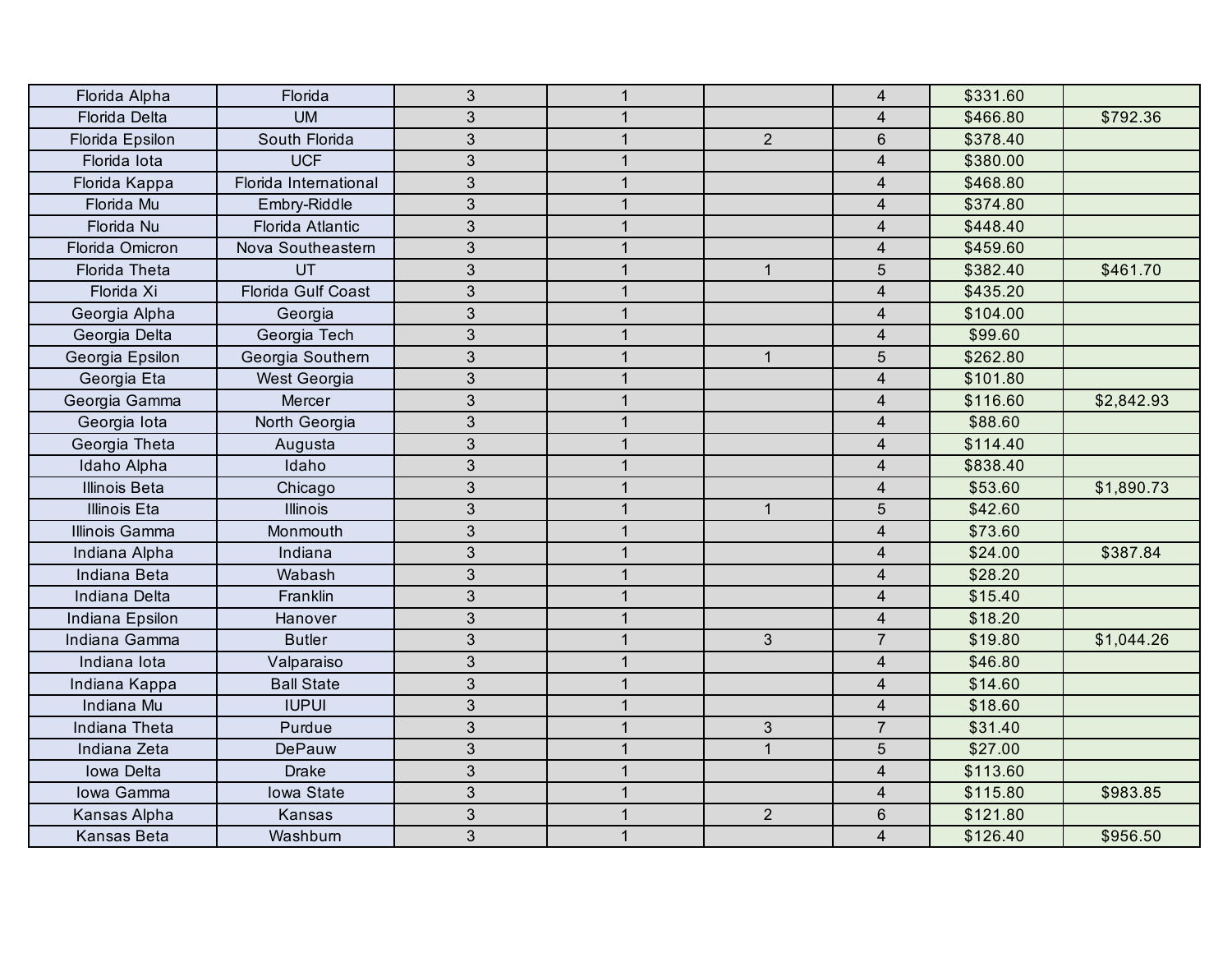| <b>Kansas Delta</b>          | Wichita State             | $\mathfrak{S}$ | $\mathbf{1}$ | $\mathbf{1}$   | 5                       | \$305.60 |          |
|------------------------------|---------------------------|----------------|--------------|----------------|-------------------------|----------|----------|
| Kansas Epsilon               | Emporia                   | $\mathfrak{B}$ | $\mathbf{1}$ |                | $\overline{4}$          | \$270.40 |          |
| Kansas Gamma                 | <b>Kansas State</b>       | $\mathfrak{B}$ | $\mathbf{1}$ |                | $\overline{\mathbf{4}}$ | \$276.80 |          |
| <b>Kansas Theta</b>          | Ottawa                    | 3              | $\mathbf{1}$ |                | $\overline{4}$          | \$124.60 |          |
| Kentucky Alpha-Delta         | Centre                    | 3              | $\mathbf{1}$ |                | $\overline{4}$          | \$32.00  | \$750.64 |
| Kentucky Epsilon             | Kentucky                  | 3              | $\mathbf{1}$ | $\mathbf{1}$   | 5                       | \$25.80  |          |
| Kentucky Eta                 | <b>WKU</b>                | 3              | $\mathbf{1}$ |                | $\overline{4}$          | \$49.80  | \$383.54 |
| Kentucky lota                | Louisville                | $\overline{3}$ | $\mathbf{1}$ |                | $\overline{4}$          | \$27.60  |          |
| Kentucky Kappa               | <b>NKU</b>                | $\mathfrak{S}$ | $\mathbf{1}$ |                | $\overline{4}$          | \$9.40   |          |
| <b>Kentucky Theta</b>        | <b>EKU</b>                | $\mathfrak{S}$ | $\mathbf{1}$ |                | 4                       | \$28.80  |          |
| Louisiana Epsilon            | Louisiana Tech            | 3              | $\mathbf{1}$ |                | $\overline{4}$          | \$326.80 |          |
| Manitoba Alpha               | Manitoba                  | $\mathfrak{S}$ | $\mathbf{1}$ |                | $\overline{4}$          | \$453.60 | \$500.00 |
| Maryland Alpha               | Maryland                  | 3              | $\mathbf{1}$ | $\mathbf{1}$   | 5                       | \$102.40 | \$528.98 |
| Maryland Beta                | McDaniel                  | 3              | $\mathbf{1}$ |                | $\overline{4}$          | \$99.20  |          |
| Maryland Delta               | Johns Hopkins             | $\mathfrak{S}$ | $\mathbf{1}$ |                | $\overline{4}$          | \$101.80 |          |
| Maryland Gamma               | <b>Washington College</b> | $\mathfrak{S}$ | $\mathbf{1}$ | $\mathbf{1}$   | $5\phantom{.0}$         | \$115.20 |          |
| <b>Massachusetts Epsilon</b> | Northeastern              | $\mathbf{3}$   | $\mathbf{1}$ |                | $\overline{4}$          | \$350.80 |          |
| Massachusetts Eta            | Babson                    | $\mathfrak{B}$ | $\mathbf{1}$ |                | $\overline{4}$          | \$344.80 |          |
| Massachusetts Gamma          | <b>MIT</b>                | 3              | $\mathbf{1}$ |                | $\overline{4}$          | \$351.20 |          |
| Massachusetts Zeta           | <b>UMass</b>              | 3              | $\mathbf{1}$ |                | $\overline{4}$          | \$330.00 |          |
| Michigan Alpha               | Michigan                  | $\mathfrak{B}$ | $\mathbf{1}$ | $\mathbf{1}$   | 5                       | \$47.00  |          |
| Michigan Beta                | Michigan State            | $\mathfrak{S}$ | $\mathbf{1}$ |                | $\overline{\mathbf{4}}$ | \$51.00  |          |
| Michigan Delta               | Kettering                 | $\,6\,$        | $\mathbf{2}$ |                | $\,8\,$                 | \$58.00  |          |
| Michigan Eta                 | Western Michigan          | $\mathfrak{S}$ | $\mathbf{1}$ |                | $\overline{4}$          | \$50.40  |          |
| Michigan Zeta                | Central Michigan          | $\mathfrak{B}$ | $\mathbf{1}$ |                | $\overline{4}$          | \$65.40  |          |
| Minnesota Beta               | MSU, Mankato              | 3              | $\mathbf{1}$ | $\mathfrak{S}$ | $\overline{7}$          | \$283.60 |          |
| Mississippi Alpha            | Mississippi               | $\sqrt{3}$     | $\mathbf{1}$ | $\mathbf{1}$   | 5                       | \$108.20 |          |
| Mississippi Beta             | Mississippi State         | 3              | $\mathbf{1}$ |                | $\overline{4}$          | \$117.60 |          |
| Missouri Alpha               | Missouri                  | 3              | $\mathbf{1}$ |                | $\overline{4}$          | \$89.40  |          |
| Missouri Beta                | Westminster               | $\mathfrak{S}$ | $\mathbf{1}$ |                | $\overline{4}$          | \$86.40  |          |
| Missouri Beta Prime          | <b>Central Methodist</b>  | $\mathfrak{S}$ | $\mathbf{1}$ |                | $\overline{4}$          | \$94.40  |          |
| Missouri lota                | Lindenwood                | 3              | $\mathbf{1}$ |                | $\overline{4}$          | \$68.80  |          |
| Missouri Zeta                | Southeast Missouri        | $\mathfrak{S}$ | $\mathbf{1}$ |                | $\overline{4}$          | \$78.20  | \$954.73 |
| Montana Alpha                | Montana                   | 3              | $\mathbf{1}$ |                | 4                       | \$738.80 |          |
| Nebraska Alpha               | Nebraska                  | 3              | $\mathbf{1}$ | $\overline{2}$ | $6\phantom{1}$          | \$292.40 |          |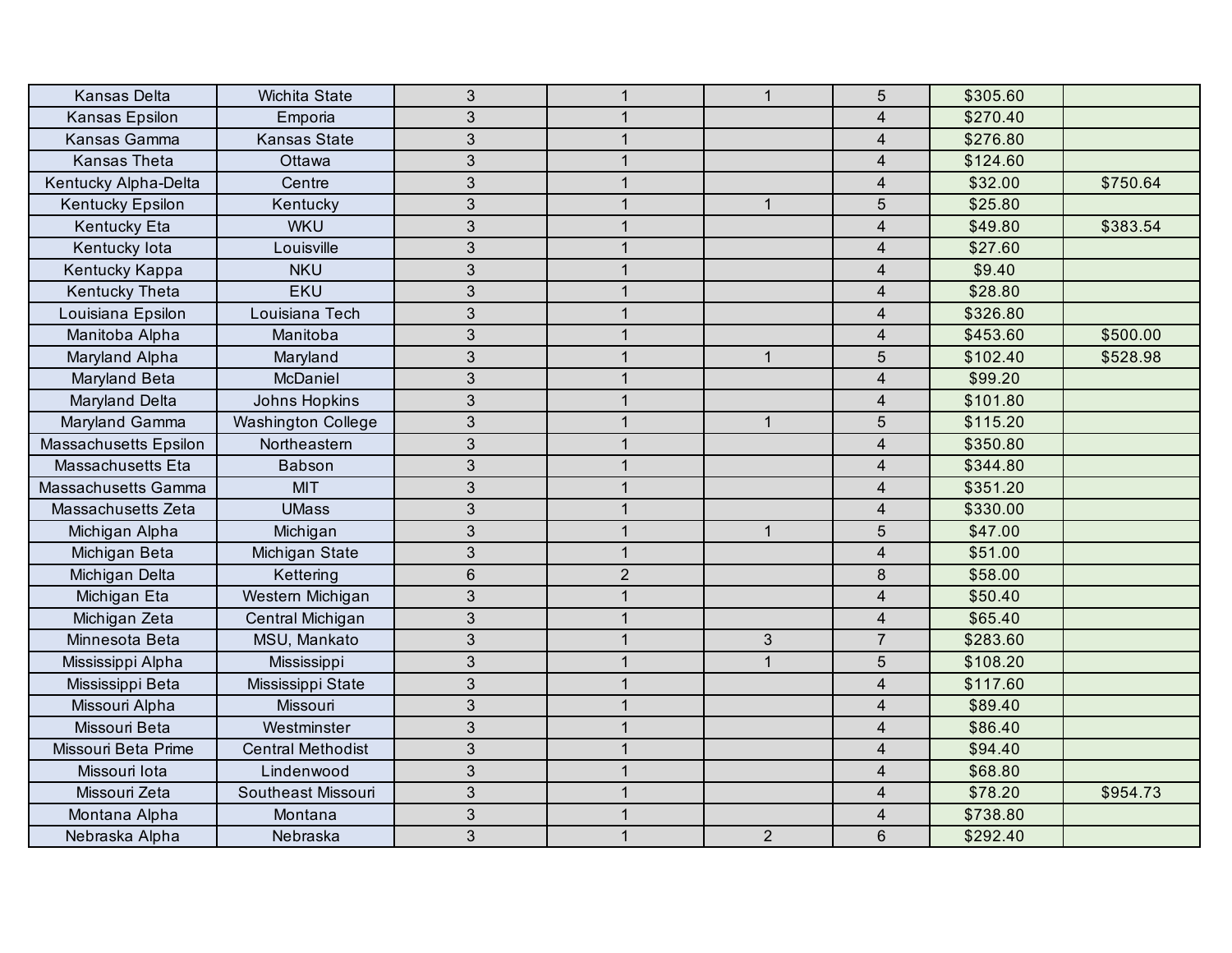| Nebraska Beta          | <b>UNK</b>             | $\overline{3}$ | $\mathbf{1}$ |                | $\overline{4}$          | \$344.40 |            |
|------------------------|------------------------|----------------|--------------|----------------|-------------------------|----------|------------|
| Nebraska Gamma         | Creigthon              | $\mathfrak{S}$ | $\mathbf 1$  | $\mathbf{1}$   | 5                       | \$280.00 |            |
| Nevada Alpha           | Nevada                 | 3              | $\mathbf{1}$ |                | $\overline{4}$          | \$858.80 | \$1,306.89 |
| Nevada Beta            | <b>UNLV</b>            | 3              | $\mathbf{1}$ |                | $\overline{4}$          | \$761.20 |            |
| New Hampshire Beta     | SNHU                   | 3              | $\mathbf{1}$ |                | 4                       | \$367.60 |            |
| New Jersey Delta       | Stockton               | 3              | $\mathbf{1}$ |                | $\overline{4}$          | \$128.40 |            |
| New Jersey Epsilon     | <b>Montclair State</b> | $\overline{3}$ | $\mathbf{1}$ |                | $\overline{4}$          | \$127.60 |            |
| New Jersey Gamma       | Seton Hall             | $\mathfrak{S}$ | $\mathbf{1}$ |                | $\overline{4}$          | \$127.60 |            |
| New Mexico Alpha       | <b>New Mexico</b>      | $\mathfrak{S}$ | $\mathbf{1}$ |                | $\overline{4}$          | \$541.60 | \$1,734.61 |
| New York Alpha         | Cornell                | $\mathfrak{S}$ | $\mathbf{1}$ |                | 4                       | \$116.80 |            |
| New York Eta           | <b>RIT</b>             | 3              | $\mathbf{1}$ |                | $\overline{4}$          | \$101.20 |            |
| New York Kappa         | Hofstra                | 3              | $\mathbf{1}$ |                | $\overline{4}$          | \$273.60 |            |
| New York Lambda        | St. John's             | 3              | $\mathbf{1}$ |                | $\overline{4}$          | \$266.80 |            |
| New York Zeta          | Colgate                | $\mathfrak{S}$ | $\mathbf{1}$ | $\mathbf{1}$   | 5                       | \$126.20 |            |
| North Carolina Delta   | <b>NC State</b>        | 3              | $\mathbf{1}$ |                | $\overline{4}$          | \$108.20 |            |
| North Carolina Epsilon | <b>UNC Charlotte</b>   | $\mathfrak{S}$ | $\mathbf{1}$ |                | $\overline{4}$          | \$98.00  |            |
| North Carolina Eta     | App State              | $\overline{3}$ | $\mathbf{1}$ |                | 4                       | \$76.40  |            |
| North Carolina Gamma   | Davidson               | $\mathfrak{S}$ | $\mathbf{1}$ |                | $\overline{\mathbf{4}}$ | \$94.00  |            |
| North Carolina Zeta    | Campbell               | 3              | $\mathbf{1}$ |                | $\overline{4}$          | \$110.20 |            |
| North Dakota Alpha     | North Dakota           | 3              | $\mathbf{1}$ |                | 4                       | \$399.20 |            |
| North Dakota Beta      | North Dakota State     | $\mathfrak{S}$ | 1            |                | $\overline{4}$          | \$383.60 |            |
| Nova Scotia Alpha      | Dalhousie              | 3              | $\mathbf{1}$ |                | $\overline{4}$          | \$618.40 |            |
| Ohio Alpha             | Miami                  | $\overline{3}$ | $\mathbf{1}$ |                | $\overline{4}$          | \$0.40   |            |
| Ohio Beta              | Ohio Wesleyan          | $\mathfrak{S}$ | $\mathbf{1}$ | $\mathfrak{S}$ | $\overline{7}$          | \$25.20  |            |
| Ohio Epsilon           | Akron                  | $\mathfrak{S}$ | $\mathbf{1}$ | $\mathfrak{B}$ | $\overline{7}$          | \$47.20  |            |
| Ohio Eta               | Case Western Reserve   | 3              | $\mathbf{1}$ | $\mathbf{1}$   | $\overline{5}$          | \$51.20  |            |
| Ohio Gamma             | Ohio                   | 3              | $\mathbf{1}$ |                | $\overline{4}$          | \$33.40  |            |
| Ohio Lambda            | <b>Kent State</b>      | $\overline{3}$ | $\mathbf{1}$ |                | $\overline{4}$          | \$50.00  |            |
| Ohio Mu                | Ashland                | $\mathfrak{S}$ | $\mathbf{1}$ |                | $\overline{4}$          | \$37.80  | \$899.09   |
| Ohio Theta             | Cincinnati             | 3              | $\mathbf{1}$ | $\overline{2}$ | $6\,$                   | \$7.60   |            |
| Ohio Xi                | Otterbein              | $\mathfrak{S}$ | $\mathbf{1}$ |                | $\overline{4}$          | \$25.00  |            |
| Oklahoma Alpha         | Oklahoma               | $\overline{3}$ | $\mathbf{1}$ |                | $\overline{4}$          | \$338.00 | \$543.15   |
| Oklahoma Beta          | Oklahoma State         | 3              | $\mathbf{1}$ | $\overline{2}$ | $6\phantom{1}$          | \$317.60 | \$575.52   |
| Oklahoma Epsilon       | Rogers State           | 3              | $\mathbf{1}$ |                | $\overline{4}$          | \$279.20 |            |
| Oklahoma Gamma         | SWOSU                  | 3              | $\mathbf{1}$ |                | $\overline{4}$          | \$358.40 |            |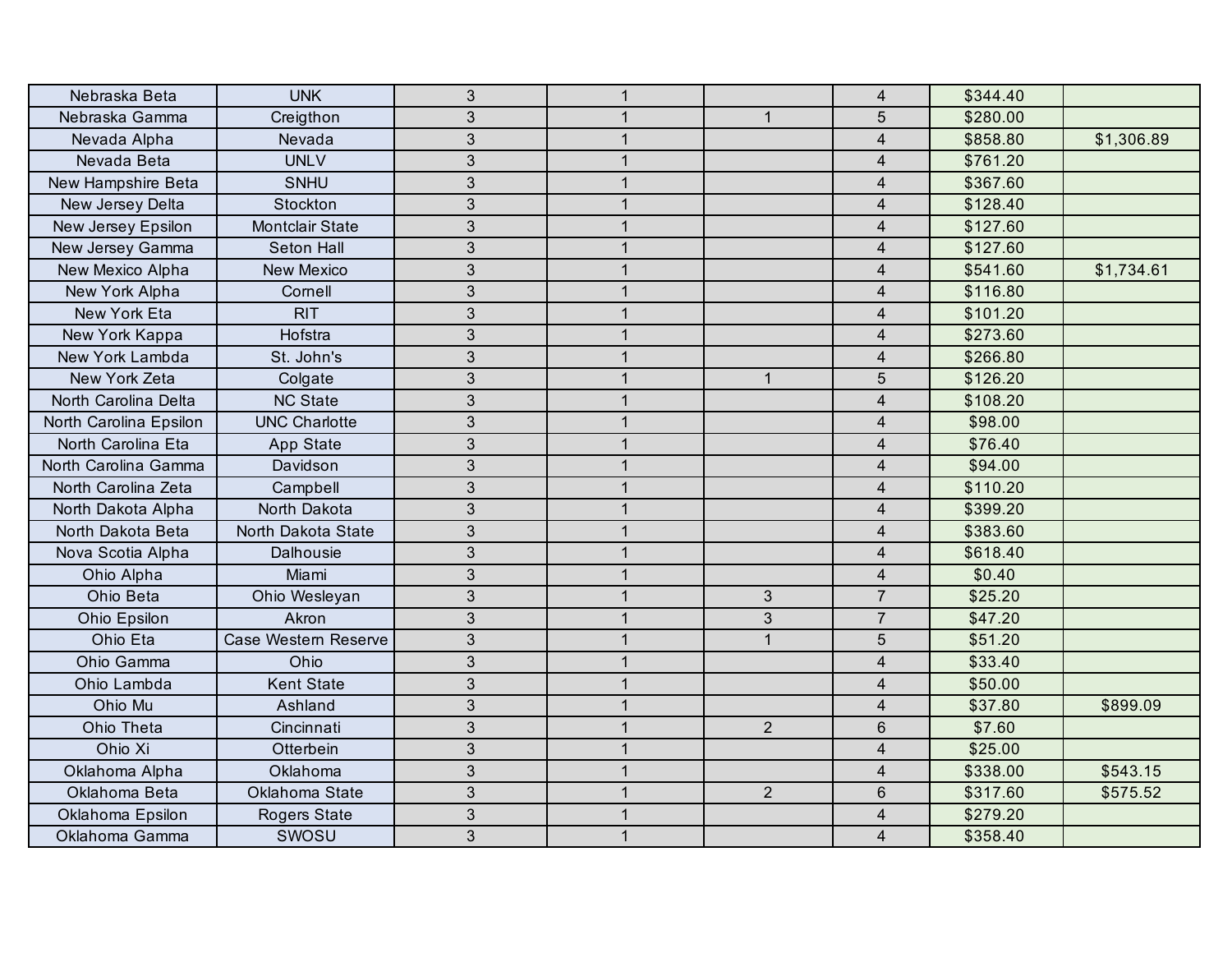| Ontario Alpha          | Toronto               | $\mathfrak{S}$ | $\mathbf{1}$   |                | $\overline{4}$          | \$96.80  | \$500.00   |
|------------------------|-----------------------|----------------|----------------|----------------|-------------------------|----------|------------|
| Ontario Beta           | Western               | $\mathfrak{S}$ | $\mathbf 1$    |                | $\overline{4}$          | \$75.20  | \$500.00   |
| Ontario Delta          | York                  | 3              | $\mathbf{1}$   |                | $\overline{\mathbf{4}}$ | \$97.60  | \$500.00   |
| Ontario Epsilon        | Carleton              | 3              | $\mathbf{1}$   |                | $\overline{4}$          | \$301.20 | \$500.00   |
| Ontario Eta            | Queens                | 3              | $\mathbf{1}$   |                | $\overline{4}$          | \$127.60 | \$500.00   |
| Ontario Gamma          | McMaster              | 3              | $\mathbf{1}$   |                | $\overline{4}$          | \$88.60  | \$500.00   |
| Oregon Alpha           | Oregon                | 3              | $\overline{1}$ |                | $\overline{4}$          | \$940.40 |            |
| Oregon Beta            | Oregon State          | 3              | $\mathbf{1}$   |                | $\overline{4}$          | \$947.20 |            |
| Oregon Delta           | Oregon Tech           | 3              | $\mathbf{1}$   |                | $\overline{\mathbf{4}}$ | \$916.00 | \$473.70   |
| Oregon Epsilon         | <b>Portland State</b> | 3              | $\mathbf{1}$   |                | $\overline{4}$          | \$941.60 |            |
| Pennsylvania Beta      | Gettysburg            | 3              | $\mathbf{1}$   |                | $\overline{4}$          | \$93.20  |            |
| Pennsylvania Delta     | Allegheny             | 3              | $\mathbf{1}$   |                | $\overline{4}$          | \$70.00  |            |
| Pennsylvania Eta       | Lehigh                | 3              | $\mathbf{1}$   |                | $\overline{4}$          | \$112.20 |            |
| Pennsylvania lota      | Pitt                  | $\mathfrak{S}$ | $\mathbf{1}$   |                | $\overline{4}$          | \$59.00  |            |
| Pennsylvania Lambda    | <b>IUP</b>            | 3              | $\mathbf{1}$   |                | $\overline{4}$          | \$70.20  |            |
| Pennsylvania Mu        | Widener               | 3              | $\mathbf 1$    |                | $\overline{\mathbf{4}}$ | \$115.40 | \$8,113.50 |
| Pennsylvania Omicron   | Shippensburg          | $\mathfrak{S}$ | $\mathbf{1}$   |                | $\overline{4}$          | \$88.60  |            |
| Pennsylvania Pi        | <b>Robert Morris</b>  | 3              | $\mathbf{1}$   |                | $\overline{\mathbf{4}}$ | \$59.20  |            |
| Pennsylvania Rho       | Carnegie Mellon       | 3              | $\mathbf{1}$   |                | $\overline{4}$          | \$59.20  |            |
| Pennsylvania Sigma     | <b>Millersville</b>   | 3              | $\mathbf{1}$   |                | $\overline{4}$          | \$102.00 |            |
| Pennsylvania Zeta      | Penn                  | 3              | $\mathbf{1}$   | $\overline{2}$ | 6                       | \$115.20 |            |
| Quebec Alpha           | <b>McGill</b>         | 3              | $\mathbf{1}$   |                | $\overline{4}$          | \$324.40 | \$500.00   |
| South Carolina Beta    | South Carolina        | 3              | $\overline{1}$ |                | $\overline{4}$          | \$110.20 |            |
| South Carolina Gamma   | Clemson               | $\mathfrak{S}$ | $\mathbf{1}$   |                | $\overline{4}$          | \$96.00  |            |
| South Dakota Alpha     | South Dakota          | 3              | $\mathbf{1}$   | $\mathbf{1}$   | $5\phantom{.0}$         | \$320.00 |            |
| Tennessee Alpha        | Vanderbilt            | 3              | $\mathbf{1}$   |                | $\overline{4}$          | \$62.60  |            |
| <b>Tennessee Delta</b> | Tennessee Tech        | $\mathfrak{S}$ | $\mathbf{1}$   |                | $\overline{\mathbf{4}}$ | \$57.80  |            |
| <b>Tennessee Eta</b>   | <b>MTSU</b>           | 3              | $\mathbf{1}$   |                | $\overline{4}$          | \$68.40  |            |
| Tennessee Gamma        | <b>UT Knoxville</b>   | 3              | $\mathbf{1}$   | $\mathbf{1}$   | 5                       | \$58.20  |            |
| Tennessee Theta        | <b>ETSU</b>           | 3              | $\mathbf{1}$   |                | $\overline{4}$          | \$70.60  |            |
| <b>Texas Beta</b>      | <b>UT Austin</b>      | 3              | $\mathbf{1}$   | $\mathfrak{Z}$ | $\overline{7}$          | \$468.80 |            |
| <b>Texas Delta</b>     | <b>SMU</b>            | 3              | $\mathbf 1$    | $\mathfrak{Z}$ | $\overline{7}$          | \$390.00 |            |
| <b>Texas Epsilon</b>   | <b>Texas Tech</b>     | 3              | $\mathbf{1}$   | $\overline{9}$ | 13                      | \$470.00 | \$5,283.51 |
| <b>Texas Eta</b>       | Stephen F. Austin     | $\mathfrak{S}$ | $\mathbf{1}$   |                | $\overline{4}$          | \$376.80 |            |
| <b>Texas Gamma</b>     | Southwestern          | 3              | $\mathbf{1}$   | $\overline{2}$ | $6\phantom{1}6$         | \$459.20 | \$3,471.00 |